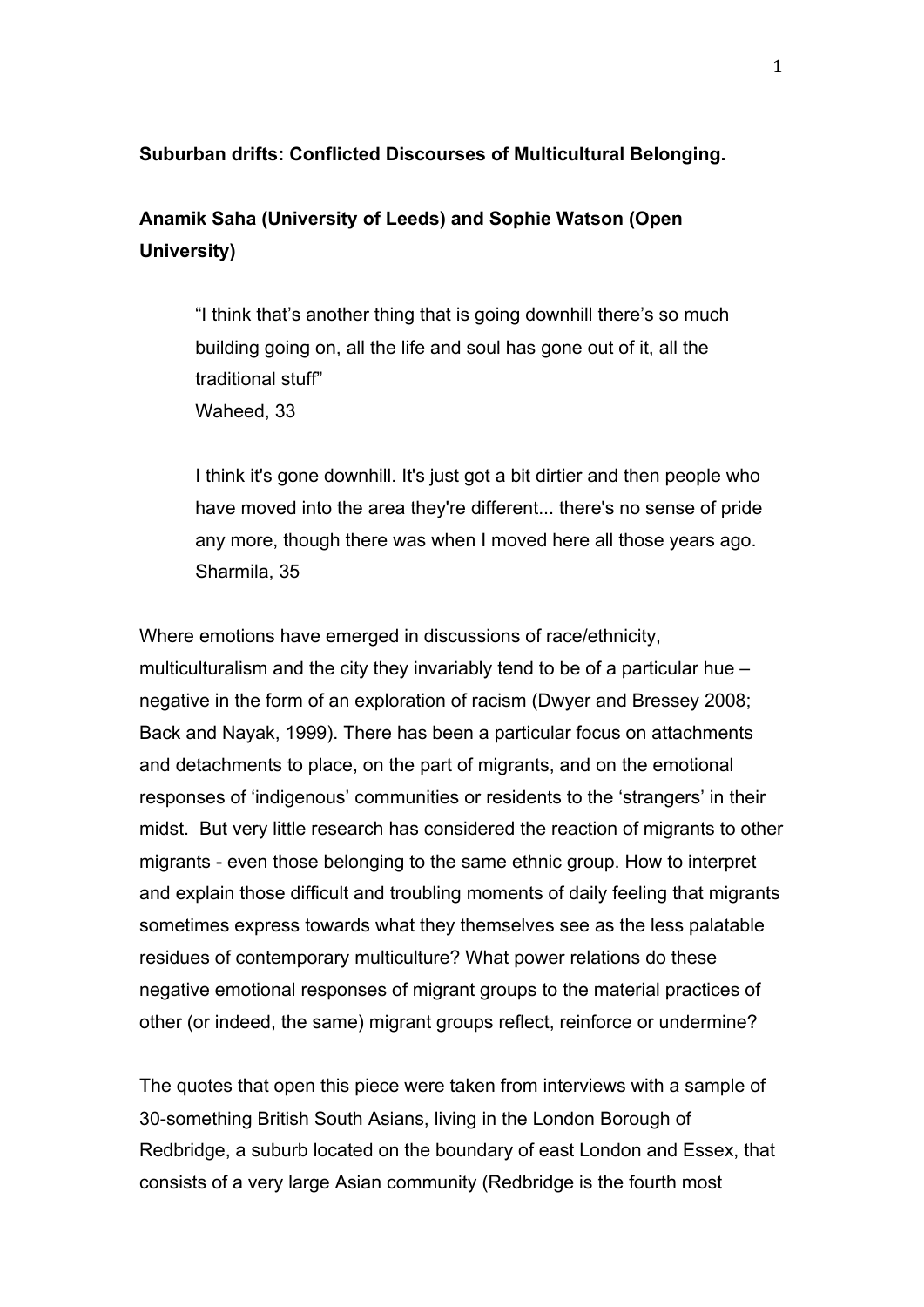diverse local authority in England and Wales<sup>i</sup>). The sample formed part of a larger research project that examined the sense of attachment to place expressed by three generations of the South Asian communities in Redbridge. While the older and younger generation were very clear in the attachment they feel towards where the area where they live, the group of 30-somethings were almost universal in their dislike of the area, and more specifically what they perceived as a decline in the physical look of Redbridge, which was seen as going 'downhill'. What was striking was how they attributed this decline to the particular material practices of the expanding Asian community, which had almost doubled in size within the previous ten years<sup>"</sup>. The aim of this chapter is to explore the nature of this emotional response, and to consider what it reveals about the state of contemporary multiculture.

In research on the multicultural city, with the growing influence of psychoanalytic geography and the cultural turn more generally, there has been an extensive body of work mapping emotions in different contexts from anger to joy, anxiety to happiness and fear (Bannister and Fyfe 2001) to desire. These are often explored through notions of attachments or lack of attachments. One lens for understanding the complexities inherent here are the different ways in which global and local processes intersect to produce for many migrants an attachment to both places of origin and arrival at one and the same time, made possible by the increasing speed and ease of communication across space. These transnational lives and identifications with two places and peoples can produce emotional complexities that are difficult to maintain as many researchers have shown (Glick-Schiller 2011). Other research has explored the myriad of ways in which migrants attach themselves to their new surroundings. Svasek (2010) for example, has investigated the ways in which migrant organisations and institutions frame migrant experiences and increase the experience of belonging, while Burrell (2008) points to the importance of objects brought from home to create a sense of belonging. As the introduction to a special issue of the Journal of Ethnic and Migration Studies on emotions and human mobility emphasizes (Svasek, 2010: 877) personal attachments to people and places are multiple and changing and the type and strength of emotional connectivity of migrants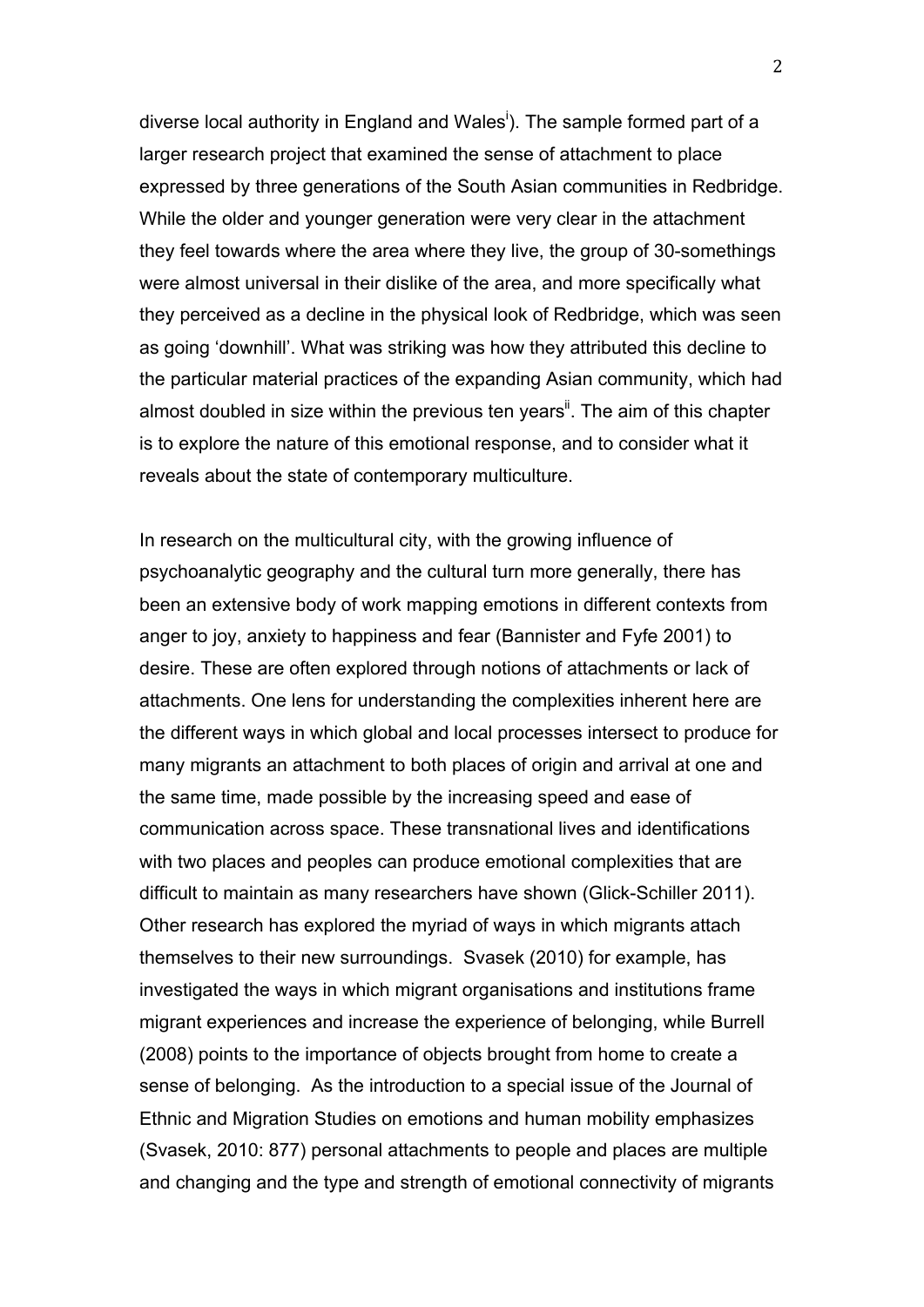to place at one time clearly depends on a plethora of factors. The responses of the people in place, what Hage (2000) refers to as the 'white nation' in the Australian context, to new migrants are also unstable and changing, ranging from fear, resentment (Watson and Wells, 2005) and expressed hostility or racism to acceptance, joy, or public tolerance albeit from a position of power (Hage 2000). In her study of belonging in a multicultural suburb in Sydney, Wise (2005) suggests the notion of 'hopeful intercultural encounters' as a way of reflecting on the social possibilities of new forms of integration of diverse cultures, notwithstanding the negative reactions she found amongst the local elderly population to the incoming Chinese who they saw as culturally different and disruptive of their sense of community and place.

This very brief excursion into the literature on migrants' sense of belonging and attachment to place can only scratch the surface of a now growing literature exploring the complex emotions in play in a world of increasing mobility of populations across space which has changed the face of cities across the world, such that the diversity and heterogeneity of urban populations is now the norm. That said, writing on emotions in geography and in relation to migrant populations more specifically has focused on some emotions more than others, and on some practices, institutions, and spaces more than others.

Our argument here is that the emotion of ambivalence from migrants towards the practices of other migrants within their community has been little explored. We see three reasons for this. The first reason, we suggest, lies in the research process itself. Where researchers are of a different ethnicity to the subjects of their research, the expression of negative or ambivalent emotions to 'kindred others' (not necessarily those of a similar ethnicity but subject nevertheless to racist discourses) would be seen as disloyal and even wrong. Arguably these emotions emerged in our interviews because one of us shared ethnicity (as well as 'regional' identity) with the respondents. Secondly, practices of attachment, with some exceptions have tended to look more at cultural practices rather than at material practices. Material practices of attachment have been considered most frequently in relation to religion, in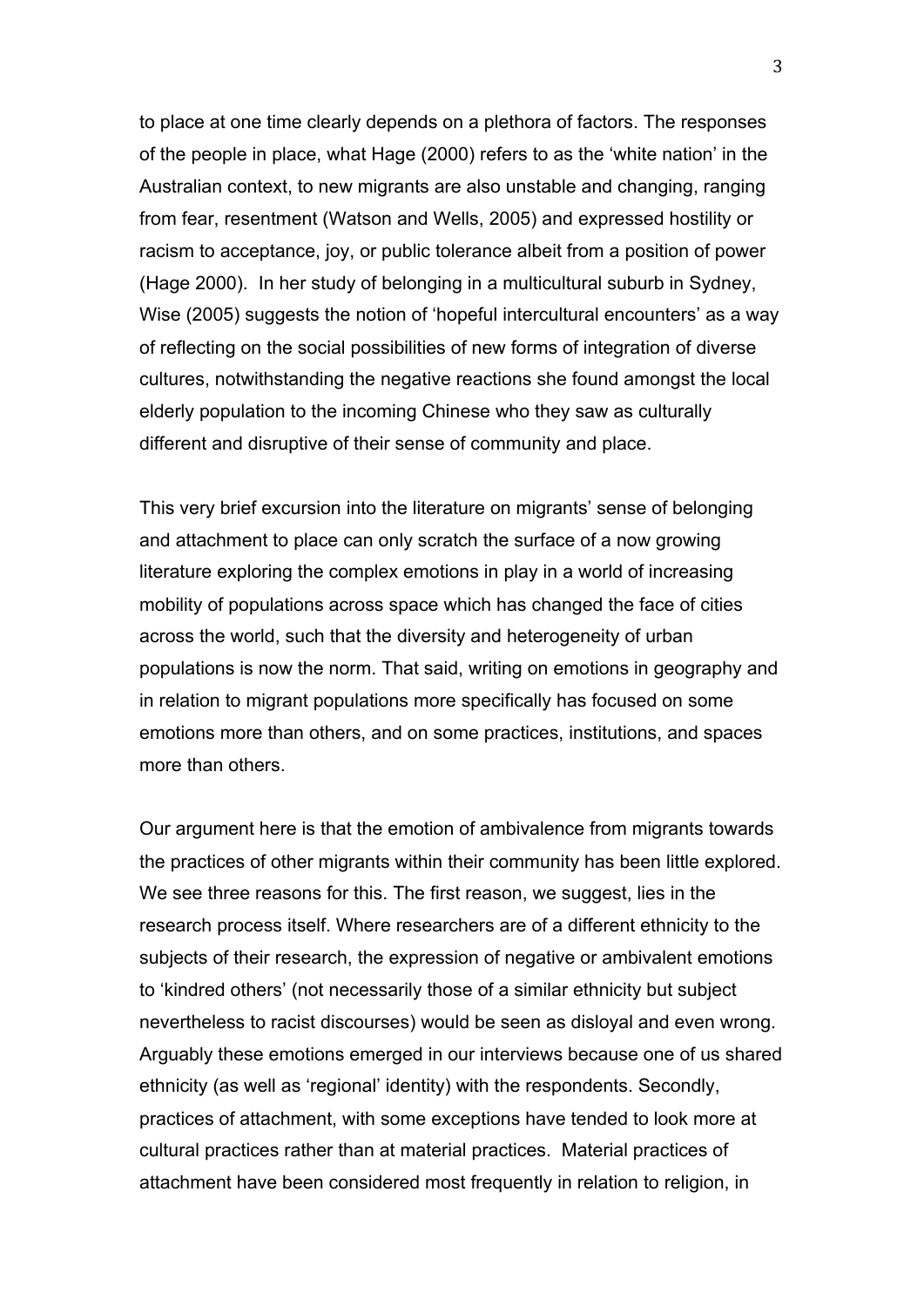particular, the buildings and sites, such as mosques and temples, which have provoked resistance and contestation from local populations (Dodsworth et al 2013). Material practices in domestic and private spaces have received less attention. Thirdly, the sites of multicultural diversity, where questions of emotion and affect have been explored, have tended to be the more visible and central parts of cities, particular the inner city areas of London, New York and other global cities. Less attention has been paid to the quiet everyday suburbs which have only recently been recognized for the radical shift in populations that have taken place, as white residents have moved further out, leaving the traditional white suburbs to a diversity of migrant households, both first and second generation (Butler and Hamnett, 2010; Wise and Veluyatham 2009).

This chapter thus aims to address these lacunae by looking at the ambivalences, often unspoken, expressed by the children of South Asian migrants (i.e. second generation) in Redbridge, towards the material practices of people in their own community in the domestic landscape that they inhabit. Such a move brings with it its own ambivalence for the authors in different ways. For Saha this involves revealing tensions within his own community (that is, the British Asian community in Redbridge where he too grew up) that may have only been revealed in the research because of his presence as a researcher. For Watson, there is the discomfort of speaking about 'other communities' in what could be conceived in negative terms. Certainly it was felt that belonging to the same community and growing up in the same area immediately created a rapport between the respondents and Saha (who conducted this particular set of interviews). That is not to say that the responses they gave were more 'truthful', but it certainly appeared to give respondents freedom, or *confidence* to express ideas about racial and ethnic difference in a way that might have been different if the interviewer was, for instance, white. That said, the research was conducted with due process and regard to ethical procedures, and represents an intervention which hopefully destabilizes normative assumptions and paradigms concerning emotions in a world of mobility and change.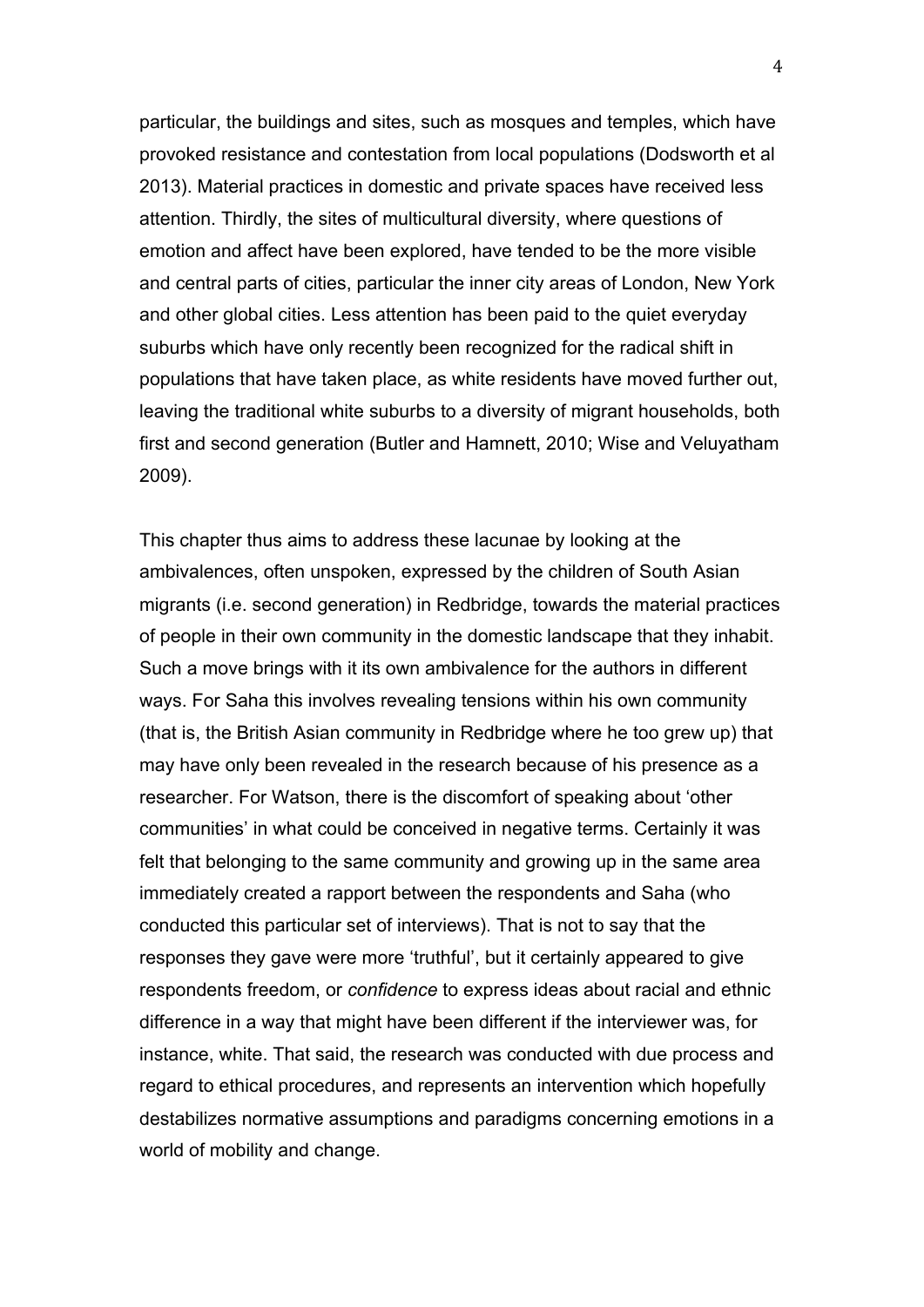## **The Research Project**

The aim of this research was to explore the ways in which three generations of Asian communities (60+, 30-40 year olds and 16-18 year olds) express belonging and attachment to the London suburbs where they live. This chapter focuses on the accounts of the older second generation: a group of thirty-something British-born South Asians who grew up in the London Borough of Redbridge, from the 1980s onwards. Redbridge was selected as it has a large South Asian community and is illustrative of what has been described as the *ethnicization* of British suburbs (Huq, 2007; Nayak, 2010; Butler and Hamnett, 2011). Whether real or imagined, the suburbs have long been considered homogeneous, white, middle-class enclaves, representing social success and aspiration, and on the reverse side, banality and boredom (Silverstone, 1997). Yet this image of a monocultural, cultureless desert is finding itself increasingly at odds with the growing diversity of suburban spaces. Six of the ten boroughs with the highest proportion of non-white residents nationally are located in outer London – an issue virtually overlooked in the London Councils' report on suburbs (LFG, 2007). According to the 2011 census, as stated, Redbridge was rated the fourth most ethnically diverse local authority in the country, with a higher number of people stating their ethnic group as black and minority ethnic (about 60% per cent) than the average for London, and 34.5 per cent of people stating their ethnic group as white British, compared to 45 per cent for London and 83.35 per cent for England and Wales. In numerical terms, of the total Redbridge population of 278,970, 96,253 were white English, 116,503 were Asian or Asian British, and 24,845identified as black or black British<sup>iii</sup>.

For this part of the project we conducted ten in-depth interviews with a mix of Asian ethnicities (including Gujarati's, Bengalis, Pakistanis) and religions (including Christian, Hindu, Muslim and Sikh). While we aimed to reflect the diversity of British Asian communities, we were acutely aware of the dangers of using the term 'British Asian', and reifying the very ethnic and racial categories which we in fact seek to trouble and problematize (Alexander, 2006; Nayak, 2006). Alexander points out that while this is an inevitable risk, it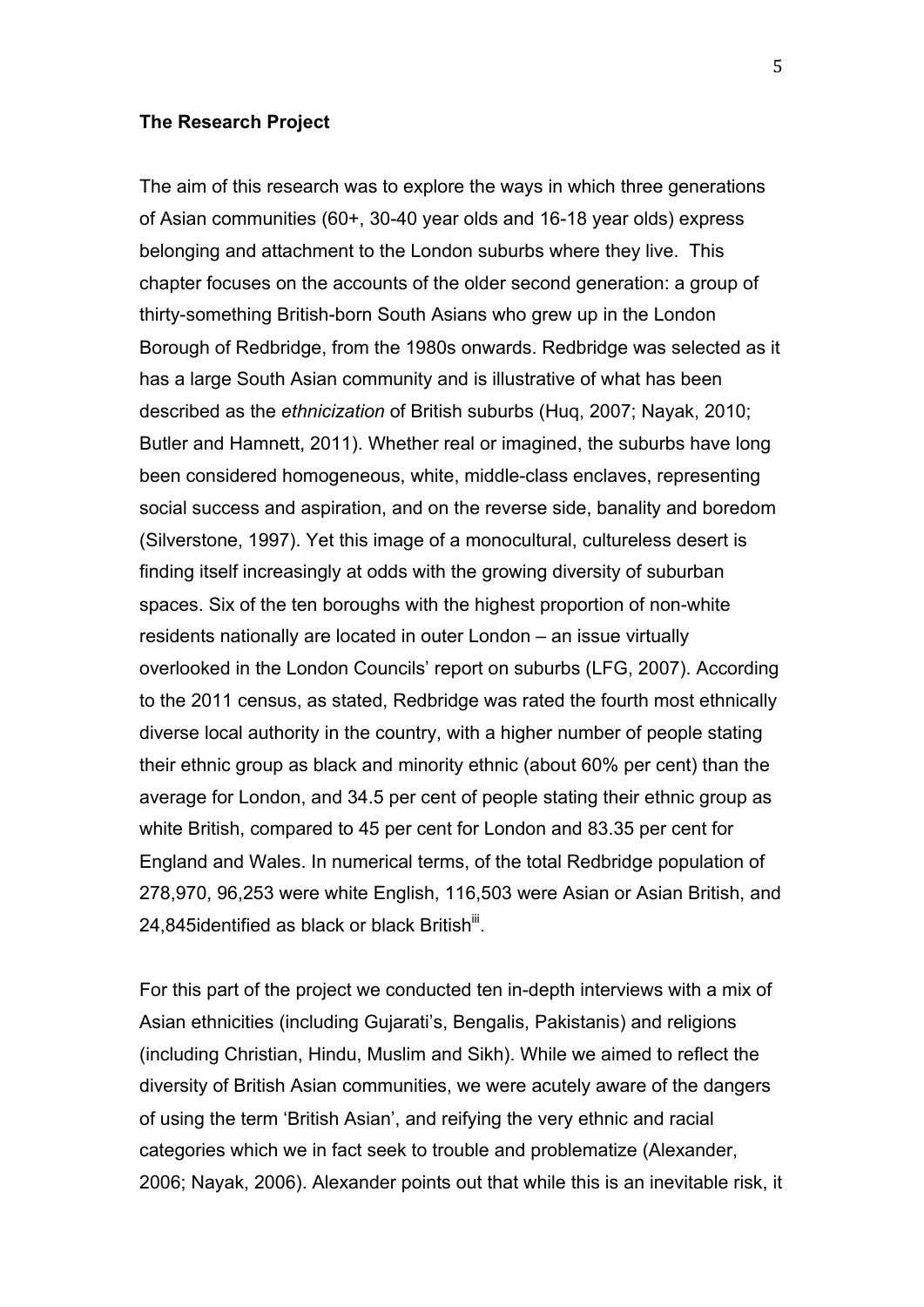is not an easy one to resolve, and is indeed the paradox of researching racialized communities in the first place. For the purposes of this study, we want to stress that we use the term 'Asian'<sup>iv</sup> for pragmatic reasons alone  $$ and in a strictly anti-essentialist sense, to describe a diverse and constantly evolving set of overlapping communities, but nonetheless defined by the shared experience of racism and (post) colonial histories.

We anchor the analysis that follows with an interview with Jean $\mathrm{v}_i$ , a worker at the Redbridge Museum, located in Ilford, the borough's administrative centre and its main shopping destination. We visited Redbridge Museum to get a sense of the official narratives of local (and national) heritage in Redbridge. At the time of our fieldwork the museum was showing an exhibition entitled 'Pieces of Ilford' described as 'a (very brief) journey through the history of Ilford'. The main portion of the exhibition consisted of displays based around Ilford residents from history, both famous and not-so-famous, This included Sylvia Pankhurst, the famed suffragette who moved to Redbridge after the first world war, Mary Davis, a worker at Ilford Ltd, the photographic equipment company based in Redbridge from 1879-1976, and Tahera Khan, a Pakistani woman born in Zimbabwe, who moved to Ilford in the 1980s after getting married. To give a sense of the exhibits, the glass display based on Mrs. Khan's life was centred on her wedding, containing the dress she wore, the wedding album, a box of henna, and a globe symbolising her journey across three continents. Jean was working on the main information desk when we visited the museum, and an informal chat turned quickly into a very interesting interview (with her permission the interview was recorded), and provided a useful introduction into the experience of living in Redbridge and feelings of attachment and belonging.

Jean was a 51-year-old black woman of Caribbean descent who had lived in Redbridge all her life. And from her accounts it was clear that she had a very strong attachment to the area. When we asked her about the way in which Ilford had changed she talked about it predominantly in terms of the increasing multicultural make-up of the area: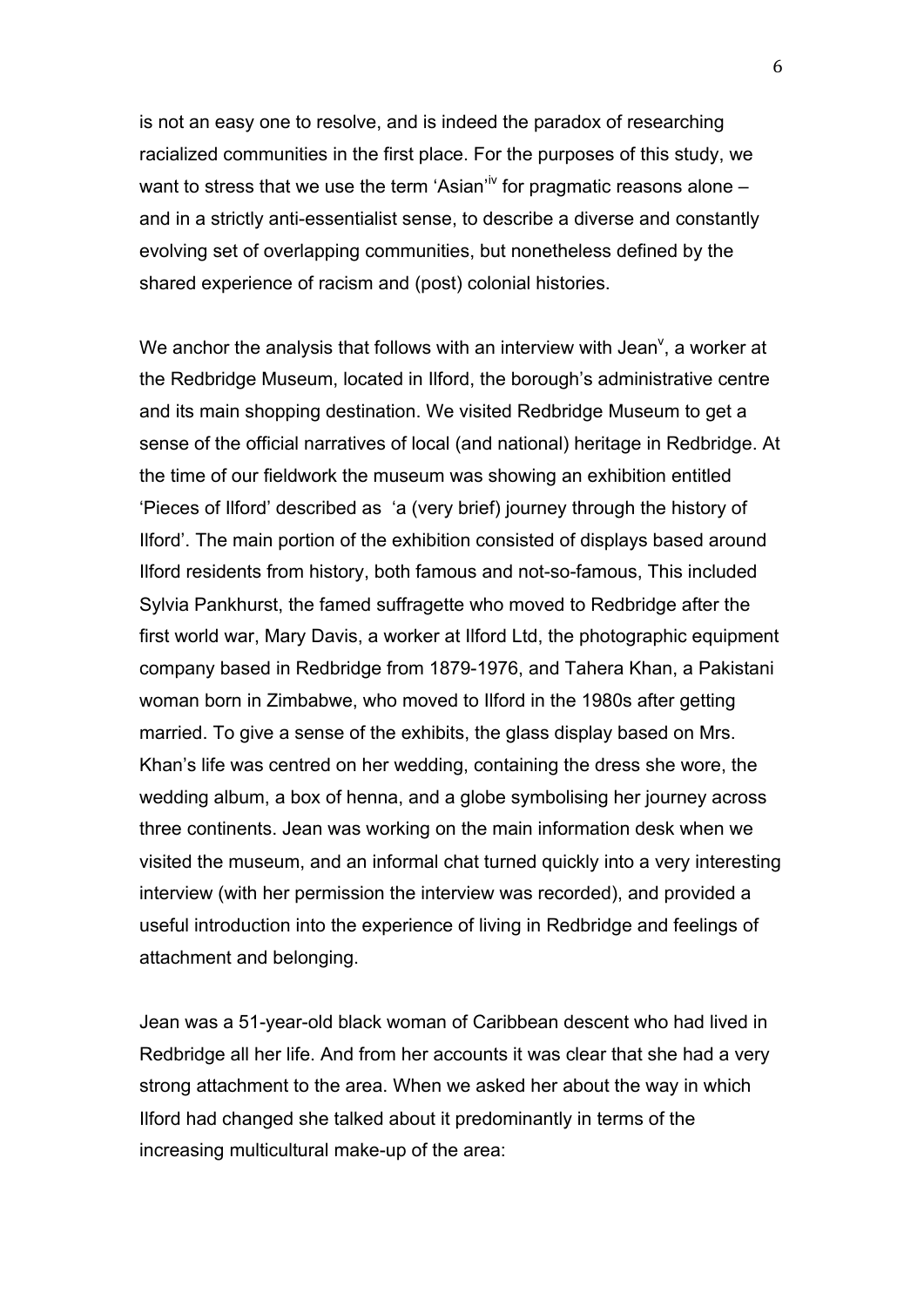Interviewer: what have been the key things that have changed in Ilford in the 50 years you have lived here?

Jean: The different uses [of buildings] for example, churches. We obviously had Church of England, Anglican, Roman Catholic. Now we're seeing mosques and Sikh temples - things like that. Types of foods that were available… As a child if my mum wanted to cook something traditional she would have to travel quite a distance to purchase those things. Now you can go to Tesco's, Sainsbury's Waitrose, things like that. The music we listen to… you have greater access to the different styles, you see the different fusions in terms of music. The types of clothing that we wear […] If I saw someone walking down the high street down my road in African dress or in a sari when I was five years old I would have just stood there and stared. Now I just go round the corner to Ilford Lane and the shops reflect the culture and the types of foods relating to those particular communities. Languages that we hear - as a child, English, cockney. In the 70s we had the east African Asians coming over and I remember quite distinctly my class teacher saying *oh, I'm leaving Shabina with you because you're the same*. In what ways? She's Ugandan Asian, we don't speak the same language we don't eat the same food, our cultures are so different but it's the mere fact that we two people of colour. The street that I grew up... […] there were maybe half a dozen black families from different Caribbean islands.... now there are probably 3 or 4 of those families still around. The neighbours are no longer English and German, they are Pakistani and Chinese, and over the road we have a lady from Saudi Arabia....

In this whirlwind tour of Ilford life Jean describes the shift from a predominantly white area (with accompanying racism, such as the way Jean and Shabina were partnered at school on account of both being non-white) to one that is increasingly diverse. There are references to changing demographics, but also to popular culture, as well as the visual markers of contemporary multiculture (clothes, food, places of worship etc.). But as the interview developed what became apparent in Jean's story was a slight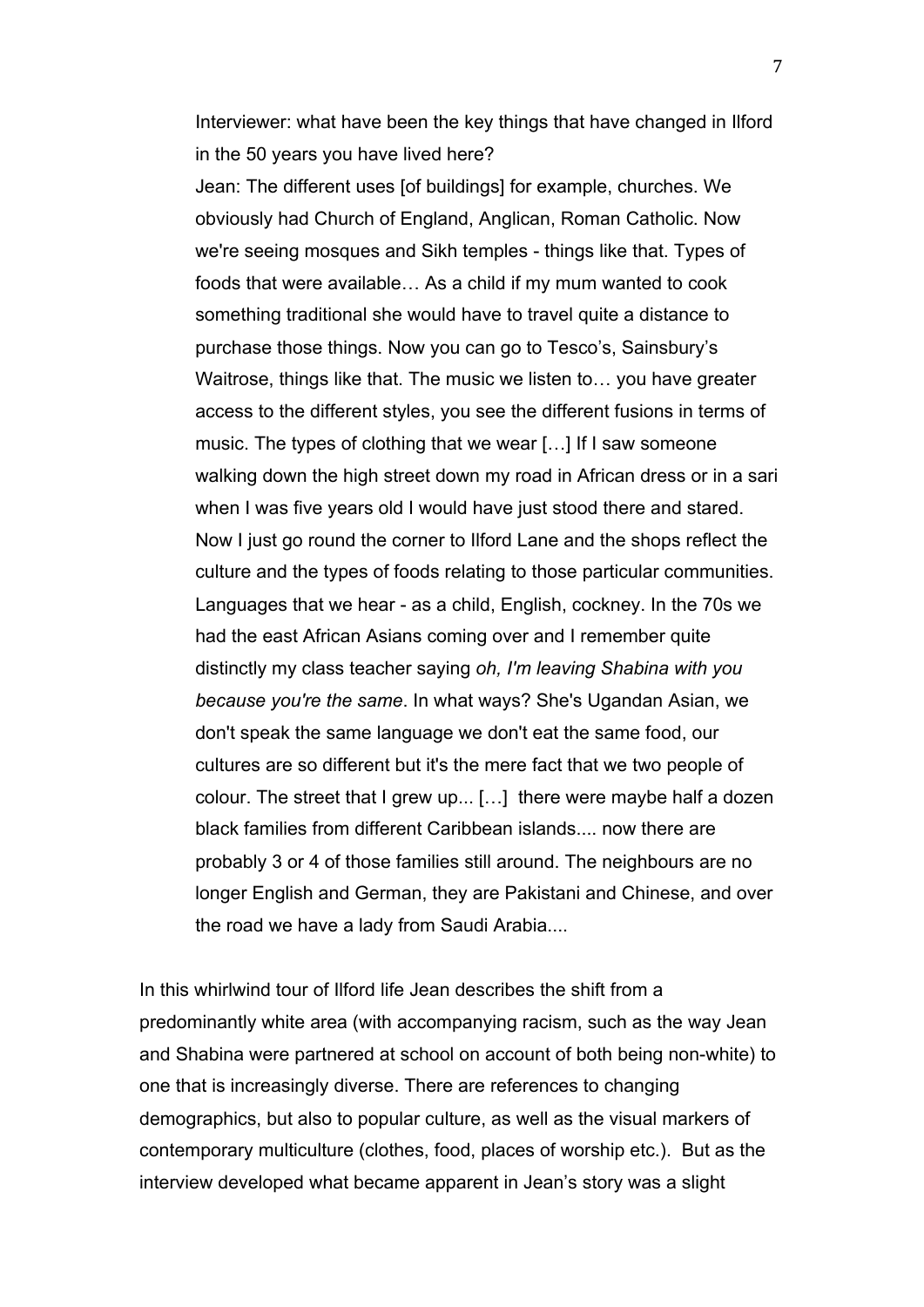lament for the way things used to be. In particular Jean described a deterioration in the physical environment, and a concurrent decline in community relations:

Interviewer: How has the look of your street changed? Jean: Right, well we no longer have those pretty front gardens with rose bushes, the shrub in the middle. All of those front gardens tend to be paved over and we have 3 or 4 cars. Interviewer: Why is that? When did it start happening Jean: Probably the 80s and 90s […] people wanted to be mobile. They got relatively good jobs and one way of showing their upward mobility would be the display of their wealth on the front driveway.

Interviewer: What other markers of change have you seen in every day spaces that people use?

Jean: In terms of the way streets look […] I know from the types of railings that are put up outside the house to enclose their living space, the type of family who would live there. There are a lot of houses with porches that are additions to the general fabric of the house, and in that space, before you enter the house, you have all the shoes piled up outside. Sometimes people would buy houses next door to each other, and enclose the two properties in those black railings with the gold tips. Interviewer: What kind of families are we talking about? Jean: Mostly Asian. And sometimes they are very friendly, other times they ... they'll speak to you on the path, but once they are in within the confines of their gated community there's not much interaction.

We could not help but notice a slight discomfort or embarrassment when Jean was pressed to admit that the 'type of family' to which she was referring is 'mostly Asian'. But for Jean the incoming Asian communities had changed the look of the area, with the removal of front gardens for off-street parking, porches for family members and visitors to remove their shoes before entering the house, and the erection of 'black railings with gold tips', which, it was implicitly suggested, comes across as slightly vulgar or ostentatious. In this comment, the visual markers – porches, driveways, and gold-tipped railings –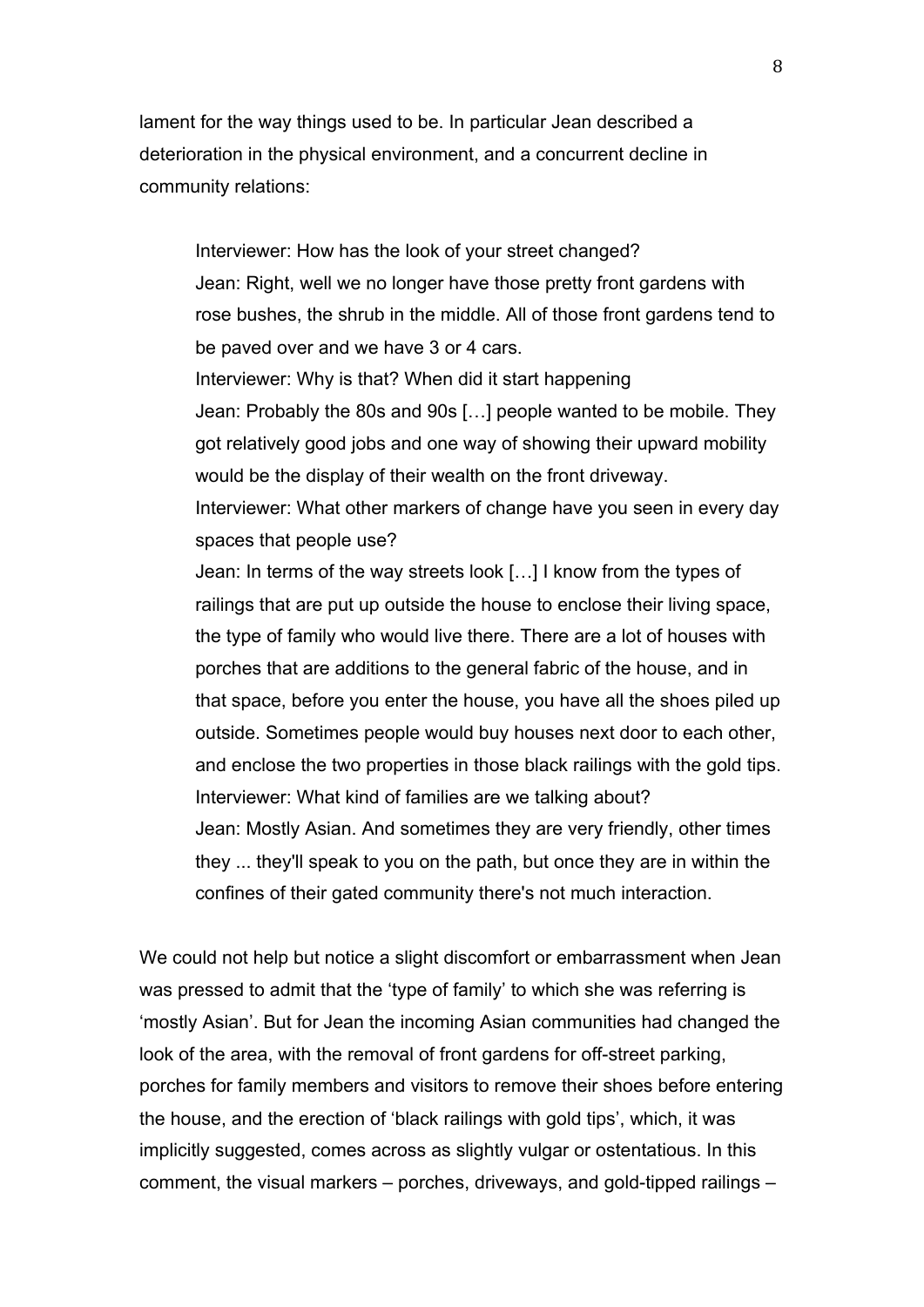connote cultural difference (and in particular the association of Asians with big families, and status symbols), underpinned by discourses of class and respectability. It was particularly revealing when Jean referred to how these Asian families effectively live in 'gated communities'. These are not gated communities in the strictest sense, but Jean is referring here to the perceived inwardness of Asian communities, who might say hello on the path but that is the extent of any interaction.

Jean's last quote echoes the findings of Butler and Hamnett's (2010: 87) study of east London and its outer boroughs where they found that white residents in Redbridge complained about the negative impact of the extensions and conversions that Asian families tended to build onto their homes. But what was interesting to us, and the reason we open with this narrative, was how Jean's account was almost exactly replicated in our interviews with second generation 30+ Asians. Compared to the members of the older generation and school pupils that we interviewed who described a clear attachment to the area where they live (see Watson and Saha, 2012), the group of ten older second generation British Asians in our study expressed feelings of ambivalence about Redbridge. This perhaps was because half of them were still living there, usually with their parents, in the same homes where they grew up (which they would explain was out of necessity due to the expense of renting and buying in London). The group of respondents found it noticeably more difficult to describe their favourite places in Redbridge, and was more likely to highlight the banality and blandness of the area. Except for the leafy environ of Wanstead, with its cafes, boutiques and gastro pubs, which was often mentioned as the most pleasant part of Redbridge (all the respondents were university educated, and nearly all of them professional, perhaps explaining their affinity for this more middle-class area), the respondents were quick to express their dislike of Redbridge – the lack of things to do and places to go, but in particular the increasing physical decline of the area. But while this was would suggest little emotional attachment to the area, we argue their narratives and the feelings that are expressed, are revealing in a different way.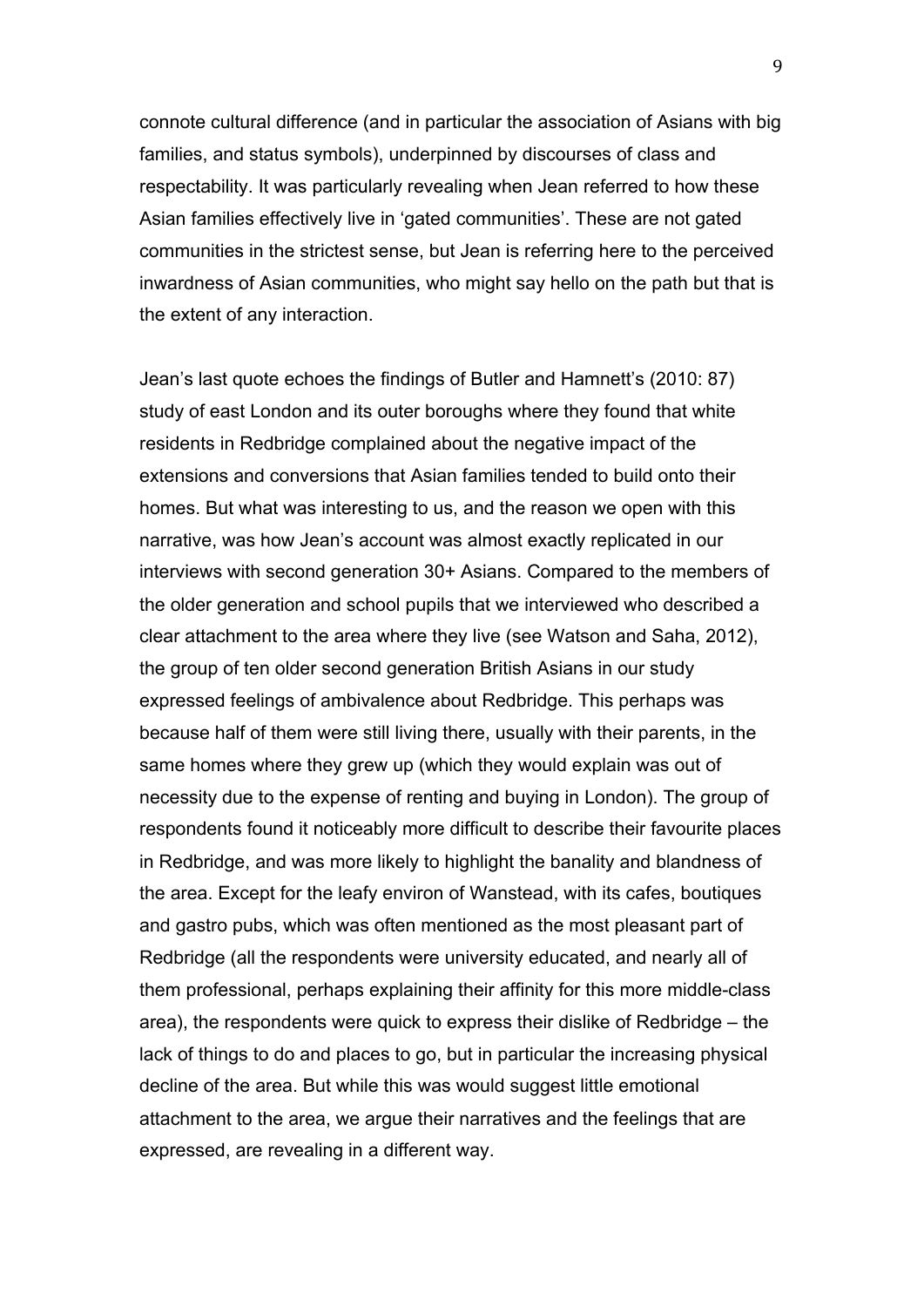Like Jean, the respondents lamented the way that Redbridge was physically changing. Perhaps because of a shared ethnic and racial background with one of us also, the respondents felt no misgivings about explaining what they also perceived as a deterioration in the visual look of Redbridge explicitly in terms of the increasing numbers of Asians in the area:

One of the things I am quite conscious of and feel quite strongly about is the character being ripped out of the area. Not that there was a lot of character in the first place but it was a typical 1930s suburb. You could tell in the way that it was built. And it used to be part of an orchard hence why we had so many of trees. But unfortunately I am seeing less of these trees because [Asian] people are moving in, buying houses and knocking down these trees and building houses in their backyard or building extensions. Before it was a really green area but I think it's been taken away.

(Sharmila, 35)

In terms of housing people have more cars, three, four cars stuffed in their driveways! People get rid of their front gardens, and I know that's across the board and not necessarily to do with ethnicity, but you tend to find that Asians as they become more successful, it means more cars, bigger houses, let's add every single conversion, extension possible on the house. They just don't [have] you know, the typical English country feel which a lot of the houses here have, like the Woods Estate [an area in Clayhall, a particularly leafy and desirable part of Redbridge]. It's not gone totally downhill but I've seen our road change quite a lot and you know that the houses that are left behind – in terms of [those that keep] the original features – are owned by the locals, the English, who have been here a long time, have a bit more regard for this stuff.

(Naila, 35)

In the first quote Sharmila expresses her feeling that the supposedly Asian tendency towards building extensions onto their houses has little regard for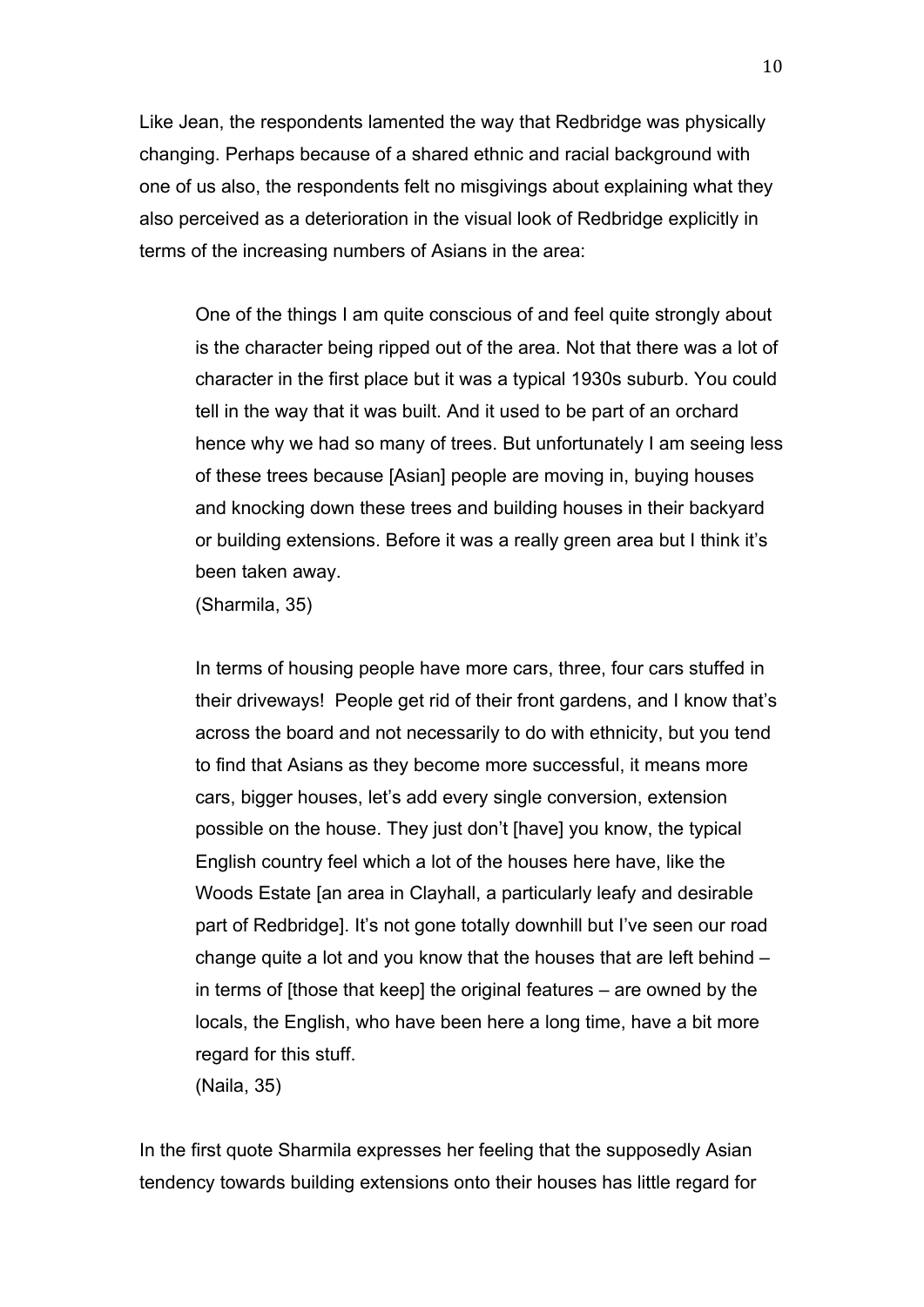the aesthetics of the area. In the second quote Naila attempts to explain why Asians carry out this practice (though she wants to stress that it is not unique to Asians) – bigger families, concern with status and signifiers of upward mobility. There is additionally a reference to how older white residents have a greater respect for Redbridge's heritage. Indeed, it is interesting to note in both quotes the reference to the decline in greenery. Another respondent develops this further:

There are so many main roads around here… we're next to the M11, the A406. We definitely need that green. So it's a shame that so many trees have been cut down. Do you remember those cherry blossom trees? It's a shame that's gone. It would look nicer, more healthy, more attractive.

(Reshmin, 36)

Reshmin is describing the implication of Redbridge as the main thoroughfare connecting London and Essex. But what is of interest in all these quotes is the underlying nostalgia for Redbridge's past. In the description of the destruction of trees and front gardens there is a lament for Redbridge's fading heritage as a former orchard and as a quintessential 1930s London suburb. It may appear surprising for children of immigrants to be so sentimental for a very particular English past, but nonetheless nostalgia was the key theme that came out the most in our interviews with this group (see also Watson and Wells, 2005 for a similar nostalgia expressed by the old established white residents in an inner London borough).

During the time these respondents were attending school in the 1980s and 1990s, Redbridge felt more mixed. In addition to the majority white/Christian community, there was a significant Jewish community, who like the Asian communities, had left the East end of London, to settle in suburbs like Redbridge. Yet since the turn of the century, as more Asian people– particularly Pakistanis, Bangladeshis and South Indians – moved into Redbridge, the white and Jewish communities have moved further out to Essex. And what was evident in the respondents' complaints about the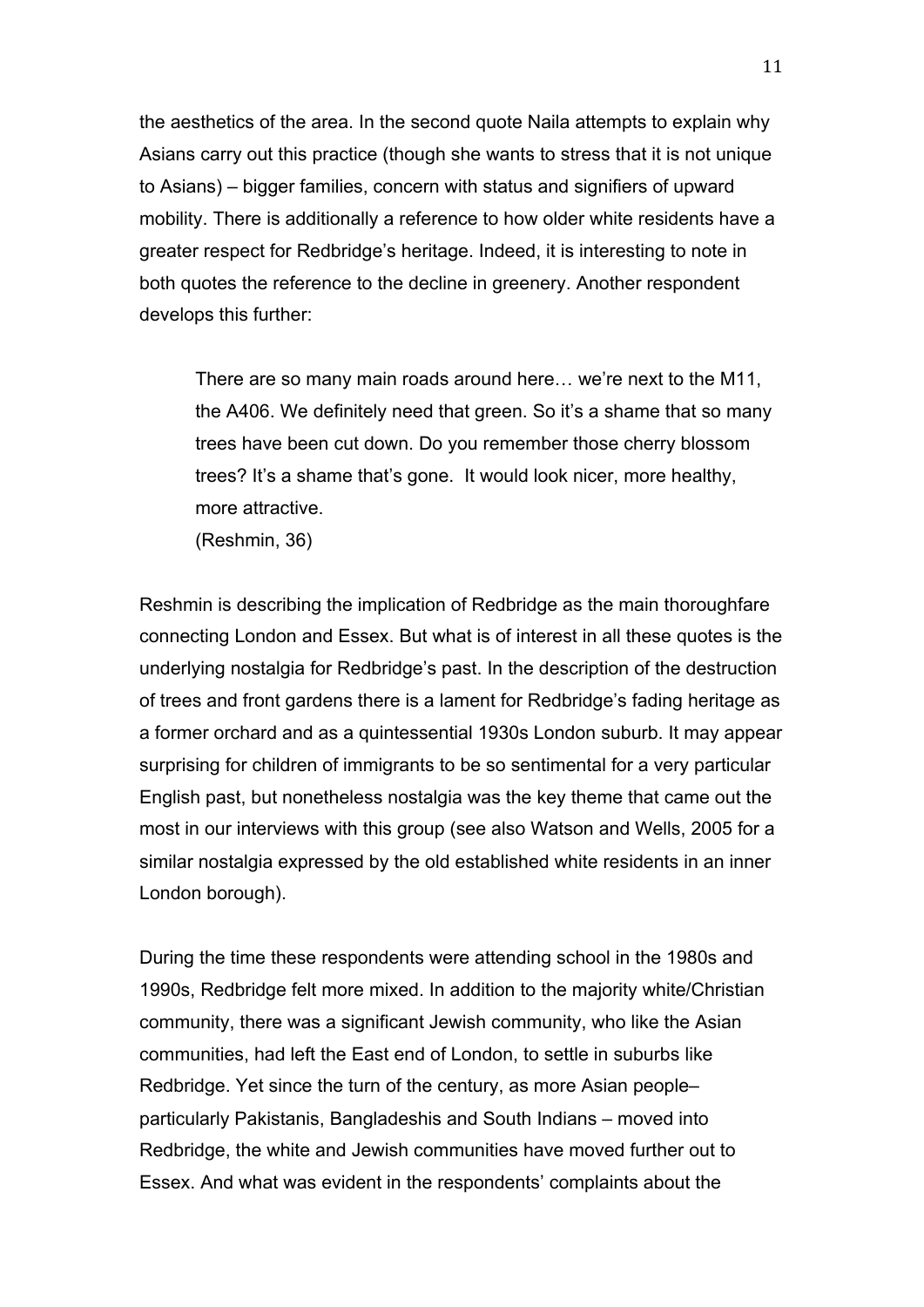decline in the physical appearance of Redbridge was a sentimental longing for a time when the area was more ethnically diverse and multicultural:

I like it when there's bit of a mix. When it goes to one ethnic minority, the character of places changes. And I'm into nostalgia and I quite like original buildings and I think you had more consistency in the facades of houses and stuff and now you have seen so much change and I don't think it's that great… people just putting up gates. (Jas, 35)

According to this respondent, as particular neighbourhoods become more monocultural, there is a loss in heritage (through the changing facades of houses), which in turn has had a negative effect upon neighbourhoods and communal relations, where more inviting front gardens are replaced by inhospitable driveways and gates. Thus, emotional attachment to an area is expressed through a perception of how the physical area has changed, which in turn, expresses a certain ideal about multiculturalism and community.

Such a theme is exemplified in relation to the pedestrianization around the Ilford Exchange – Redbridge's main shopping centre:

I think the original Ilford had a lot of life and soul before it got pedestrianized. It had a good vibe to it. Because it was a lot more mixed, a lot more white folk, a lot of Asian folk; melting point-wise it was a lot better. But it all changed … there was a period when it was okay but then it got progressively worse, because the population increased with all the Asians and the white folk were pushed out to more leafy areas such as Chigwell. But even Chigwell is changing and becoming much more Asian. (Waheed, 33)

Again there is a lament for a time when Redbridge was more ethnically mixed. In the above quote the pedestrianization is seen to be somehow symbolic of the negative effect of the movement of Asians into the area, as the paving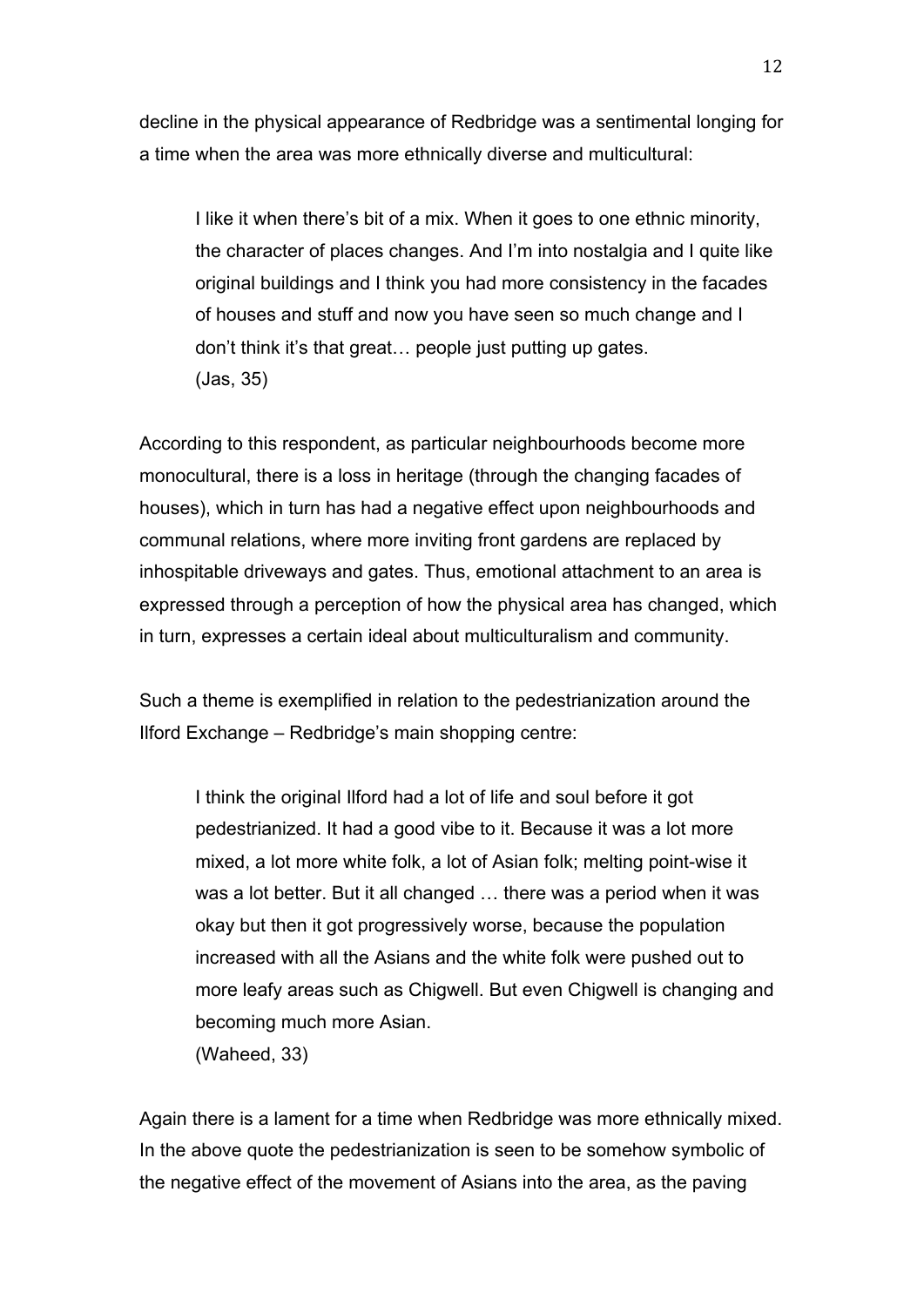over of Redbridge's old heritage (its high streets, and front gardens), driving the white residents further out to leafy areas more reminiscent of the old Redbridge. In fact this account from a British-born Pakistani man seems almost forgiving of the white flight, as though this was the natural, inevitable response to the influx of newly arrived Asians.

Gilroy's (2005) important concepts of postcolonial melancholia and conviviality in his account of Britain's uncomfortable relationship with contemporary multiculture have some purchase here. In our interviews with the oldest generation of respondents (Watson and Saha, 2012) we found evidence that illustrate how 'racial differences appear ordinary and banal […] (how) urban conviviality has taken hold' (Gilroy, 2005: 438). But more troublingly we find that with the younger generation they have appeared to have internalized a particular bourgeois, nationalist view of the effects of multicultural diversity on their communities. The following quote for instance, would appear typical of a particular nationalist discourse on the negative impact of demographic change and the 'influx' of immigrants on community, particularly its depiction of a prior, almost quaint local neighbourhood:

I think you can see it in terms of the main road Redbridge Lane East. When we first moved here, I remember there was a little bakery, a café, and I think you saw people out and about a lot more. I think there was more of a sense of community. You got the impression that people knew each other even from school. That people knew each other's parents. And now I don't think there is that sense of community. (Joyti, 37)

A similar narrative appears in the following quote:

Sharmila: I think [Redbridge has] gone downhill. It's just got a bit dirtier and then people who have moved into the area, they're different... there's no sense of pride any more, though there was when I moved here all those years ago. […] I'm Asian myself, but it has become more predominantly Asian, and that's fine. But I just find that for some

13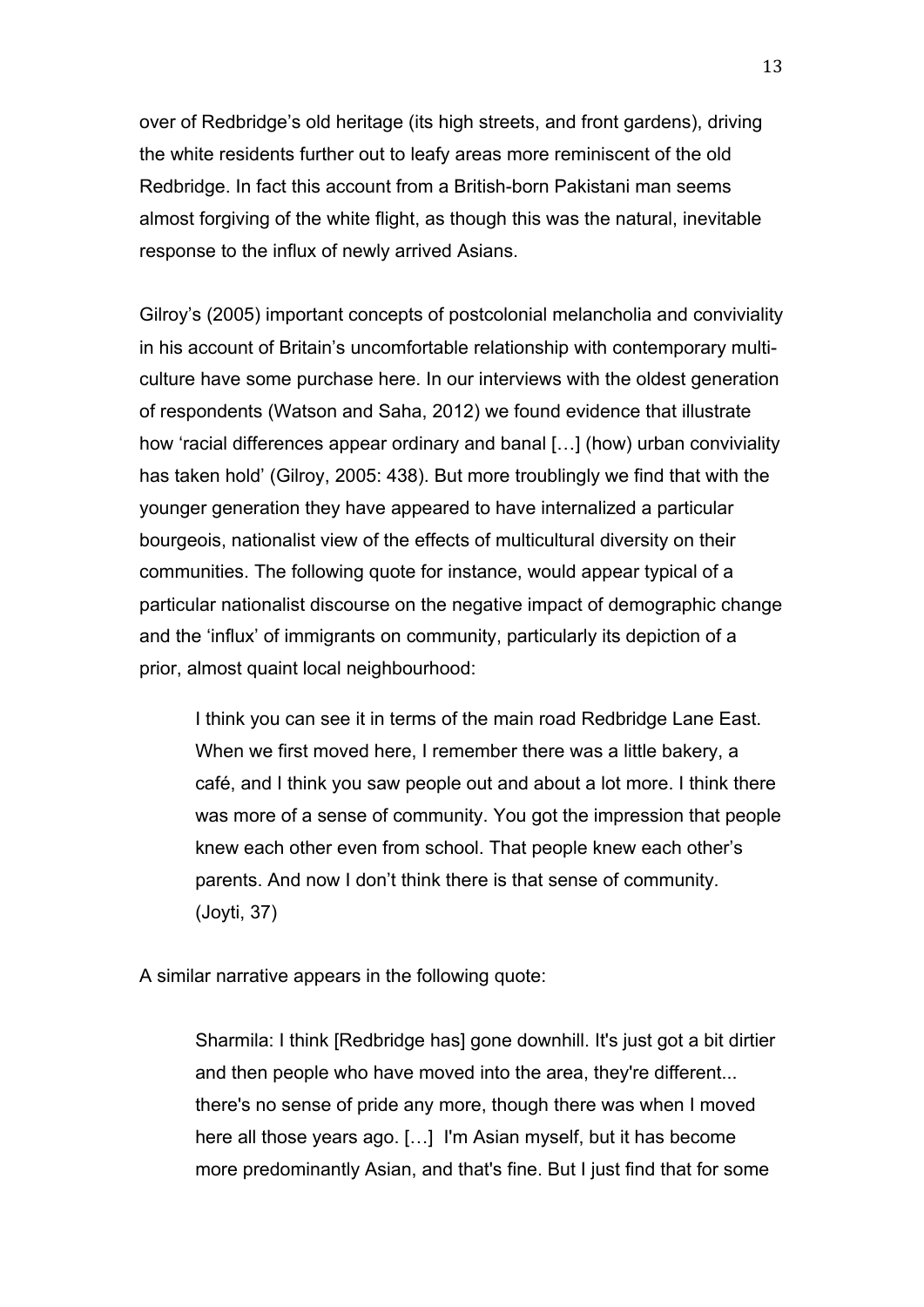reason regardless of what their backgrounds are, some of these people who have moved in... people don't talk to each other, and when I'm walking down the street I do notice that I get a bit of agro from the local boys, and there's more joy riders and there's not much respect for the elders of the community.

Here, the references to cleanliness, anti-social behaviour, people who are 'different' (even though they share the same 'race' as the respondent) has a more explicit racialized discourse running through it. There is an underlying discourse of class too; as mentioned the respondents are aspiring middleclass and many of the newer Asian communities to which they refer to are working class or at least do not share the same cultural capital. The nostalgia for the way things were (despite the fact that the respondents almost certainly experienced more racism in the 1980s than they do now), a time where according to Sharmila there was more 'pride', evokes emotionally the postcolonial melancholia Gilroy describes (ibid.: 433-35) as a 'malaise', as 'anxieties about identity' which 'are an unwelcome product of the particular historical circumstances' which mobilize the 'contemporary fears that globalization has emptied England of its distinctiveness'

The troubling aspect of this narrative, on the loss of pride, the loss of heritage and how this is a reflection of the failure of newer arrivals to Redbridge to integrate themselves properly into the community (whatever that community might be), is how it appears to dovetail with Prime Minister David Cameron's assertion of 'failure of multiculturalism'. But we argue that this describes in fact something much more *ambivalent*. As within these narratives there is a lament not just for the way things were, but for a more convivial time when Redbridge was an evenly distributed multicultural community. This is captured in the following reminiscences:

I have to say the thing about this area when I moved into it was that it was that it was... Redbridge Junior School where I went to, at the time it was Jewish, black, Christian and Asian - it was really well mixed. We had a school play about Lord Nelson, and the girl who played the lead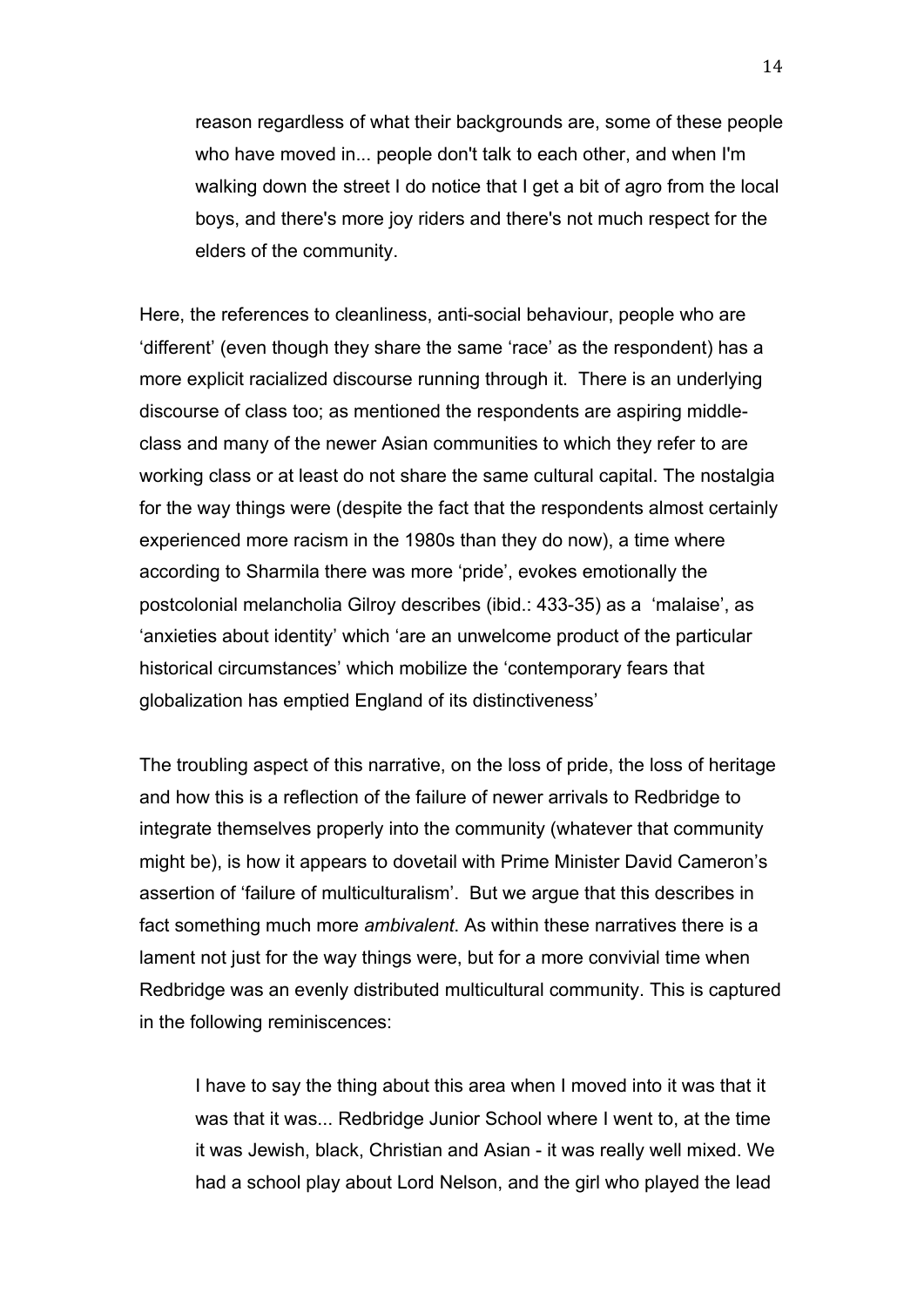part - remember this was 1985 in a mixed school, mixed boys and girls - the person who got picked to play the part of Lord Nelson was an Asian girl. Which was really powerful for that time. Which just goes to show that we were brought up in a way where we never distinguished each other by our skin colour or religion. (Sharmila, 35)

There is certainly something very evocative about the image of a young Asian girl cast to play a central character in England's imperial past. Jean expressed a similar emotion when we asked her to reflect on the 'Pieces of Ilford' exhibition:

Interviewer: How do you relate to all this kind of history (pointing to the exhibit)

Jean: I love it. This is my history. Just sitting here, I have childhood friends reflected here. The story of Tahira Khan reminds me of my friend Shabina. The [display of the] teacher's story, reminds me of my Jewish teachers and classmates - we sort of fell into a clique because we were a little bit different.

Jean's fond memories of her friend Shabina – who her teacher partnered with her on account of them both being non-white – and also the Jewish classmates with whom she bonded because they were all a 'little bit different', similarly reflect the ordinariness of schoolyard relationships and the 'urban conviviality' Gilroy speaks of. Similarly, the final note in Sharmila's quote, where she and her peers never distinguished each other by race or religion, illustrate a mundane multiculturalism, where, as Gilroy again puts it, racial differences appear ordinary and banal.

## **Conclusion**

In conclusion, what appears as a fairly conservative and troubling narrative on the influx of Asians into Redbridge and the perceived decline in the aesthetic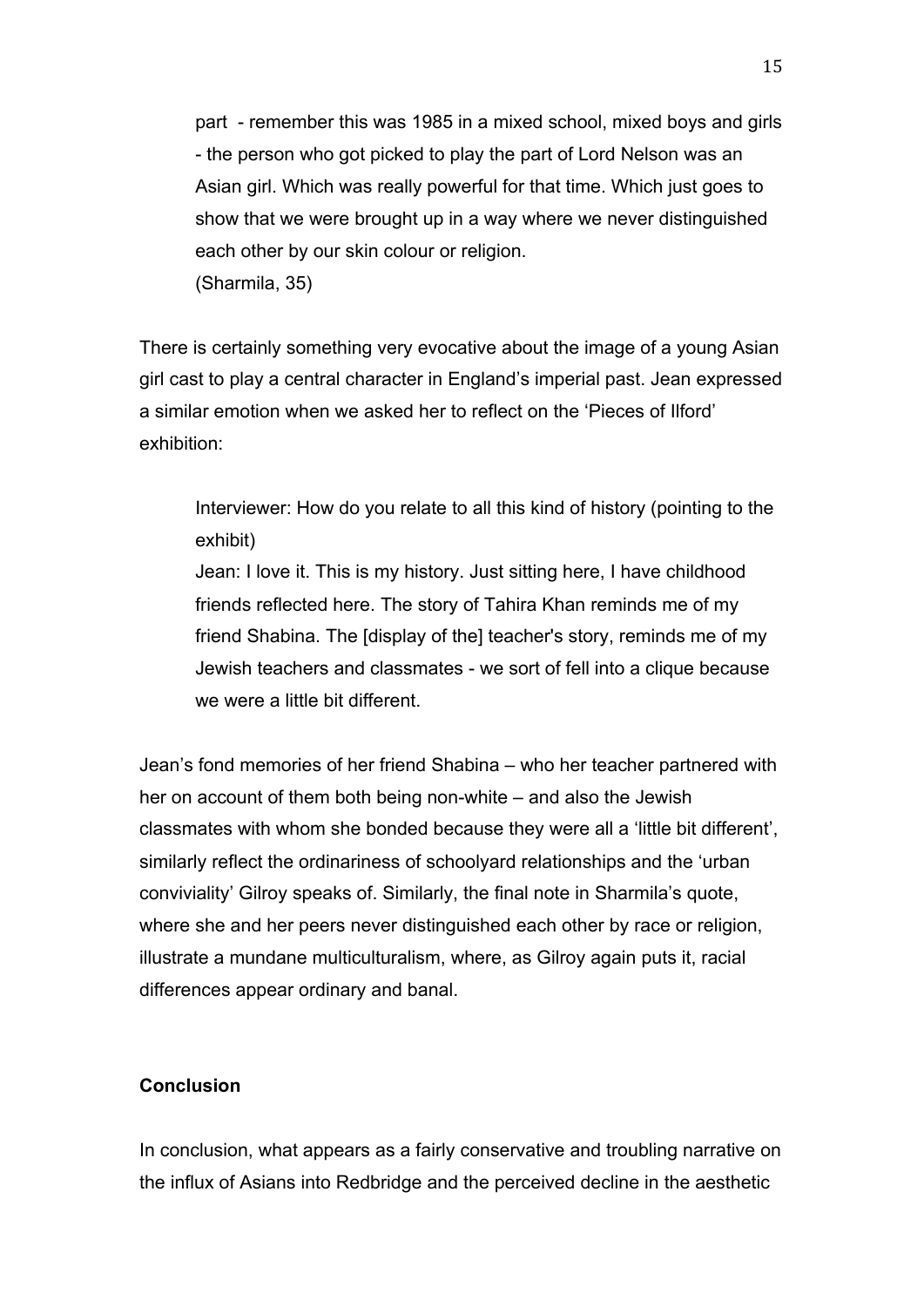beauty of the area that has resulted (and in turn, the negative impact this has on a sense of community) there is a sadness expressed not for a (mythical) culturally stable yet homogenous, post-war Britain, but for a relatively brief period in Redbridge's past, spanning just two decades, when the borough felt more racially and ethnically mixed and integrated. This we suggest demonstrates the *ambivalence* of what Stuart Hall (2000) calls 'multicultural drift'. What could be diagnosed as postcolonial melancholia regarding the decline of a London suburb is actually a lament for a particularly convivial time in the borough's past. Even if it was not experienced exactly in this way, this is how it is remembered and how the moment has been idealized.

This excursion into the reflections of a particular generation of Asian residents on the local aesthetics of domestic spaces and the streets of Redbridge has demonstrated a complexity of emotions/ affect in relation to senses of attachment to place which disturbs some of the more normative accounts of processes of belonging. As Gilroy, Watson and Wells and others have found, nostalgia operates in complex ways not just within the longer established white urban populations, but also within more recent migrants experiences, to produce complex accounts of attachment, or lack of attachment, to place. What was striking throughout all our interviews was how feelings of belonging to place, to nation, were expressed through nostalgia – and through *lament*. Even in the more pointed responses given by interviewees, there was no expression of anger, fear or disgust. The more sorrowful tone that characterized the responses of this group of second-generation Asians, is precisely what demonstrates the ambivalence of multicultural drift. It certainly can be read as a form of melancholia, but the almost humdrum emotional tone of the narratives, also jars against what various political leaders proclaim as the failure of multiculturalism. As we have suggested, it is difficult to explore these emotions, given their potentially damaging effects, but this research nevertheless has pointed to the importance of exploring the ambivalence emotions that many urban dwellers express, whatever their ethnicity, in order to make sense of the complexity of experience in the multicultural city.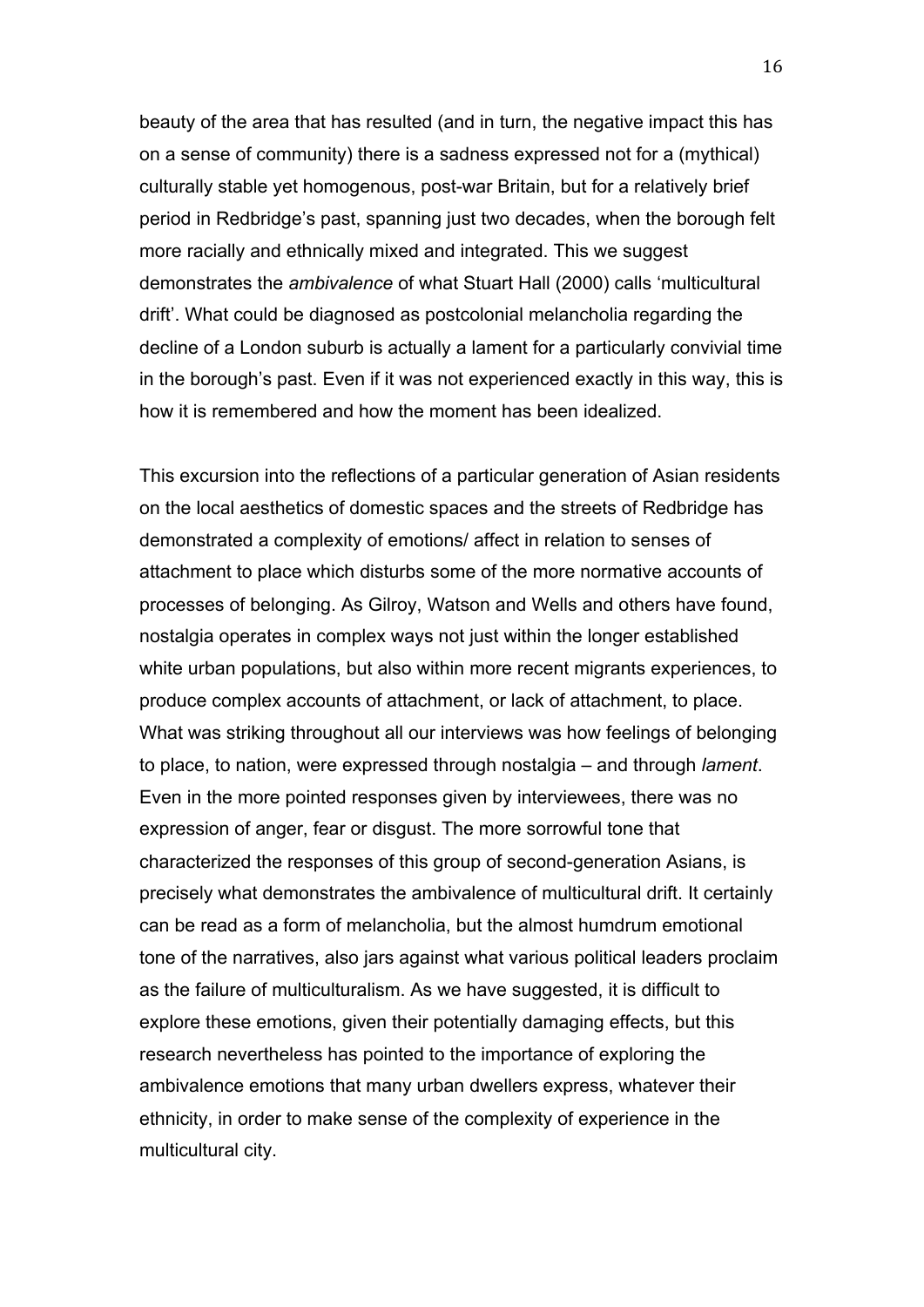Ahmed, S (2004) *The Cultural Politics of Emotion* Edinburgh: Edinburgh Press.

Amin, A 2002 'Ethnicity and the Multicultural City: Living with Diversity', *Environment and Planning A* vol. 34, pp. 959-980

Anderson, K and Smith, S 2001 Editorial: emotional geographies *Transactions of the Institute of British Geographers* 26 7-10

Back, L and Nayak, 1999 'Signs of the Times? Violence, Graffiti and Racism in the English Suburbs' in Tim Allen and John Eade (eds), *Divided Europeans: Understanding Ethnicity and Conflict* The Hague: Kluwer Law International pp. 243-283

Bannister, J and Fyfe N 2001 'Introduction: Fear and the City', *Urban Studies*, vol. 38 no. 5-6, pp. 807-813

Benjamin, W (1995) *The Arcades of Paris in the The Arcades Project* transl by Howard Eiland and K. Mc Laughlin Cambridge: Harvard University Press

Butler, T and Hamnett, C, 2010 *Ethnicity, Class and Aspiration*, Bristol: Policy Press

Clayton, J 2012 Living in the Multicultural City: acceptance, beloinging and young identities in the city of Leicester, England Ethnic and Racial Studies 35: 9 1673-1693

Dodsworth, F Vacchelli, E and Watson, S 2013 Shifting Religions and Cultures in London's East End *Material Religion*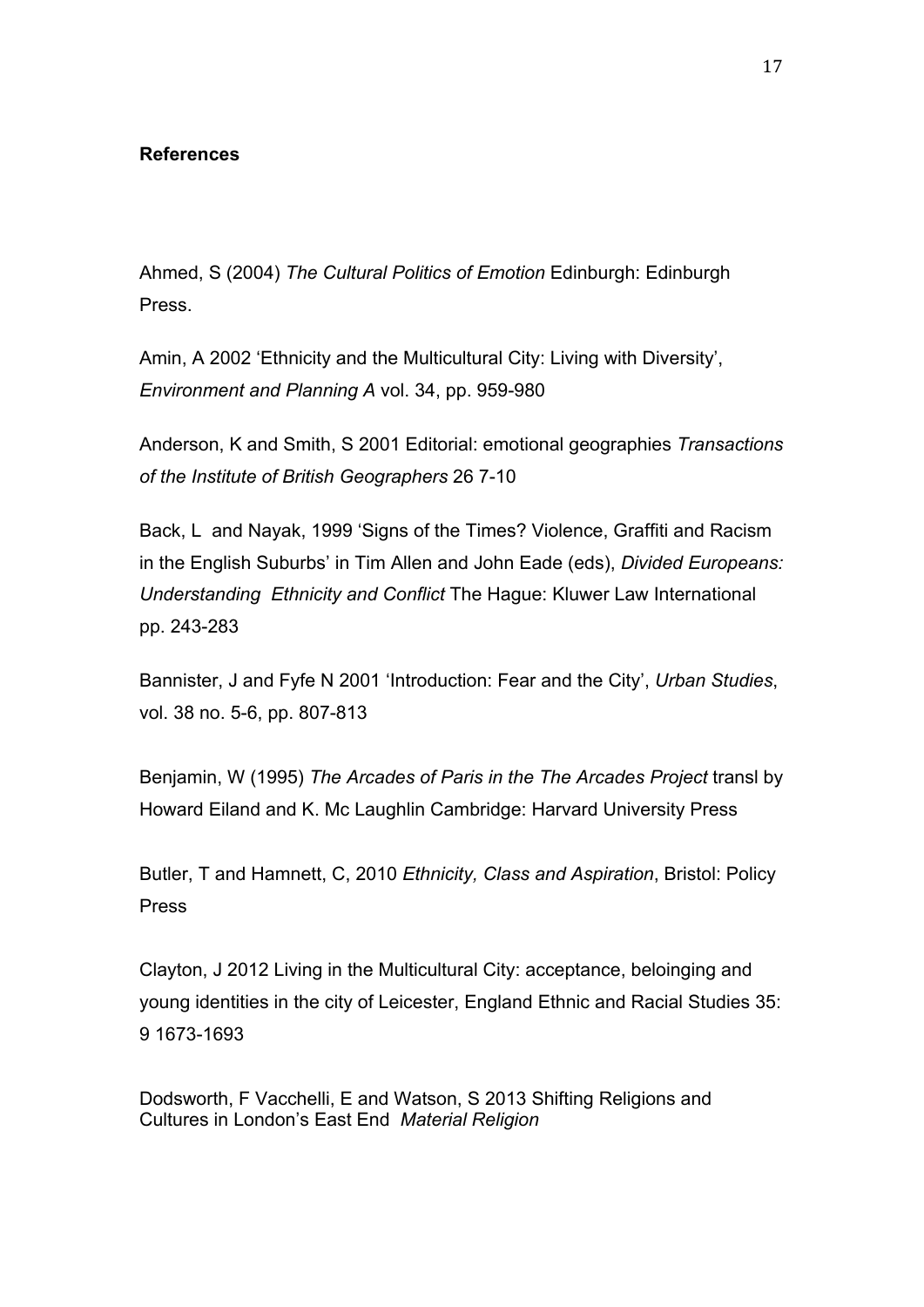Dwyer, C and Bressey, C (eds.) 2008 *New Geographies of Race and Racism*, Aldershot:Ashgate

Escandell, X and Tapias, M 2010 Transnational Lives, Travelling Emotions and Idioms of Distress among Bolivian Migrants in Spain *Journal of Ethnic and Migration Studies V*ol 36 no.3 407-423

Gilroy, P 2005 'Multiculture, double consciousness and the "war on terror"' *Patterns of Prejudice*, Vol. 39, No. 4, pp. 431-443

Glick-Schiller, N. 2011 Transnationality and the City in G.Bridge and S.Watson *The New Blackwell Companion to the City* Oxford: Wiley Blackwell

Hage, G 2000 *White Nation: fantasies of white supremacy in multicultural society*, New York: Routledge Hall, S 2000, 'Conclusion: The Multi-cultural Question' in Barnor

Hesse (ed.) *Un/settled Multiculturalisms: Diasporas, Entanglements, Transruptions*, London: Zed Books, pp. 209-241

Huq, R 2008 'The Sound of the Suburbs: the shaping of Englishness and the socio-cultural landscape of after New Labour', in Mark Perryman (ed), *Imagined Nation: England after Britain*,

Local Futures 2007 *State of the Suburbs Local Futures*, Leadership Centre for Local Government.

Pile, S 2009 Emotions and Affect in Recent Human Geography *Transactions of the Institute of British Geography* 35 5-20 Simmel,G (1948) The Metropolis and Mental Life Transl. by E Shils *Social Sciencess 111 Selections and Selected Readings vol 2 14<sup>th</sup> edition University* of Chicago Press

Svasek, M 2010 On the Move:Emotions and Human Mobility *Journal of Ethnic and Migration Studies* Vol 36 no 6 865-880